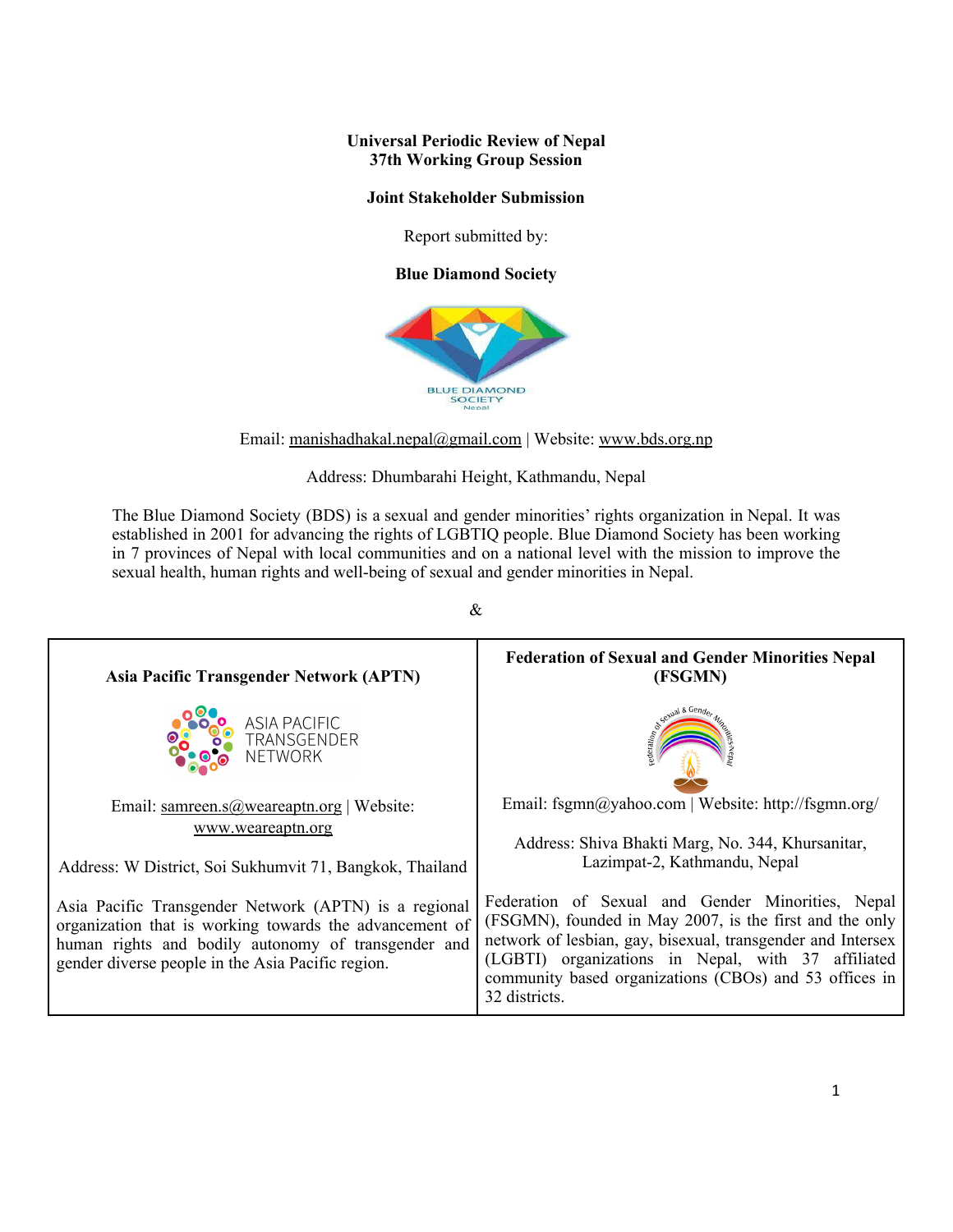This repor<sup>t</sup> has been prepared by Blue Diamond Society (BDS) in collaboration with Federation of Sexual and Gender Minorities of Nepal (FSGMN) and Asia Pacific Transgender Network (APTN). This repor<sup>t</sup> draws data from consultations held with the LGBTI community and other relevant stakeholders at the provincial level and from BDS and APTN'<sup>s</sup> community-based survey on trans-responsive healthcare in Nepal. The key priority issues and status of previous UPR recommendations implementation have been closely studied.

This submission highlights the discriminations faced by the transgender and gender diverse populations of Nepal in relations to legal gender recognition and access to healthcare, education and employment. It outlines the need of implementation of the landmark ruling by the Supreme Court in *Sunil Babu Pant and Others v. Government of Nepal and Others* case that called the legislative branch to repeal all discriminatory laws on the basis of sexual orientation, gender identity and expression and sex characteristics (SOGIESC) in 2007; Supreme Court decision on "legal gender recognition with self determination in 2017; Nepal'<sup>s</sup> constitutional provision for sexual and gender minorities in article 12 (right to citizenship), article 18 (right to equality), and article 42 (right to social justice); Nepal'<sup>s</sup> international human rights obligation at UN level; ICCPR and ICESCR along with previous UPR recommendation. The submission also provide key recommendations to accelerate progress on the implementation of constitutional and international human rights obligations with respec<sup>t</sup> to legal gender recognition, right to health, and right to non-discrimination and equality.

**Key words: legal gender recognition; access to health for transgender and gender diverse people; non-discrimination and equality for transgender and gender diverse people in education and employment sector**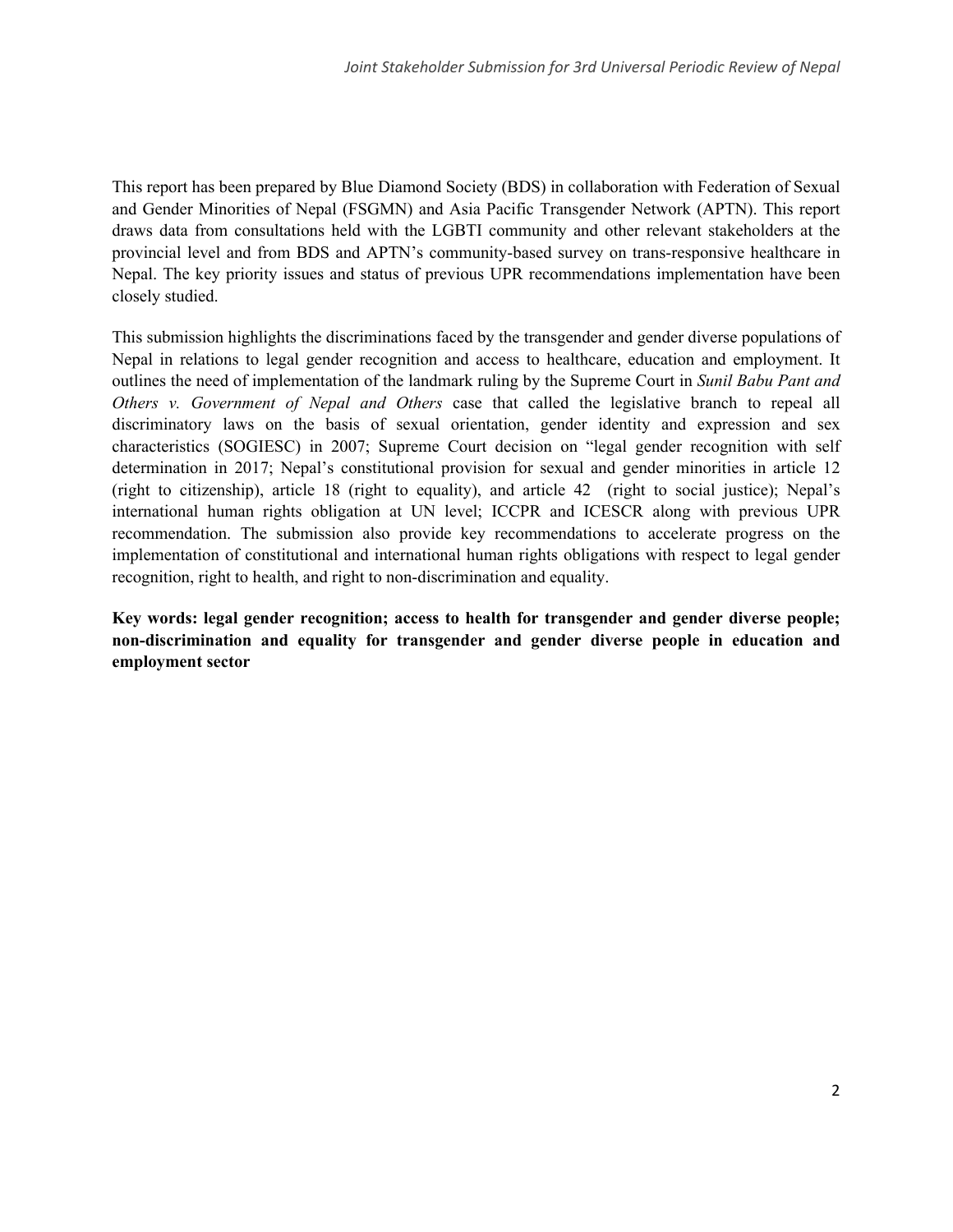### **General Context:**

- 1. The Supreme Court ruling of 2007 is the most prominent political victory to date for the rights of Lesbian, Gay, Bisexual, Transgender and Intersex (LGBTI) people in Nepal. In 2007, four LGBT civil society organizations were successful in <sup>a</sup> petition against the governmen<sup>t</sup> in *Sunil Babu Pant and Others v. Government of Nepal and Others* case, resulting in the verdict calling on the governmen<sup>t</sup> to scrap laws that discriminate on the basis of SOGI, to recognize <sup>a</sup> gender minorities people legally and to establish <sup>a</sup> committee to explore the legalization of same-sex marriage. i
- 2. Supreme court of ruling of 2017 is another landmark verdict regarding citizenship rights for transgender people which order Nepal governmen<sup>t</sup> to develop policy to change name also and to provide citizenship to those who already have wrong ID in 2017 as per self-determination. Anik Ranamagar; Transgender Activist from western region of Nepal , Pinky Gurung , President of Blue diamond Society and Mr. Sunil Babu Pant ; Former CA Member/ Founder President of BDS had filed the petition.
- 3. In 2015, Nepal became one of the few countries in the world that address discrimination against LGBT people in the constitution. Nepal added anti-discrimination laws for the sexual and gender minorities, and has granted them equal rights through its constitution in 2015. Article 12 of the constitution states that citizens will be allowed to choose their preferred gender identity on their citizenship document. The choices available are male, female or other. Article 18 states that gender and sexual minorities will not be discriminated against by the State and by the judiciary in the application of laws. It further adds that the governmen<sup>t</sup> may make special provisions through laws to protect, empower and advance the rights of gender and sexual minorities and other marginalized and minority groups. Article 42 lists gender and sexual minorities among the groups that have <sup>a</sup> right to participate in state mechanisms and public services to promote inclusion.
- 4. Since the 2007 Supreme Court ruling and the inclusion of non-discrimination clauses in the constitution in 2015, Nepal has made several strides in the policy and programmatic areas to gran<sup>t</sup> rights to the gender minorities. For example, inclusion of transgender and gender diverse people in the recent federal census, issuance of new passpor<sup>t</sup> with "other" gender category, and inclusion of "other" gender category in the civil services application forms.<sup>ii</sup> The Ministry of Women, Children and Senior Citizens (MOWCSC) has carried out several sensitisation sessions on the unique issues of LGBT people. Government has carried out consultations with the LGBT community to develop <sup>a</sup> 5-year Human Rights Action plan. Further, the most recent Reproductive Health Act 2018 calls for non-discrimination on the basis of sexual and gender identity in relation to provision of healthcare services.<sup>iii</sup>
- 5. However, despite these small victories, the governmen<sup>t</sup> has been unable to fully implement the consitutitional provisions to provide protection and guarantees of non-discrimination and equality to its LGBTI citizens. LGBTI persons continue to be subjected to discrimination, hate, social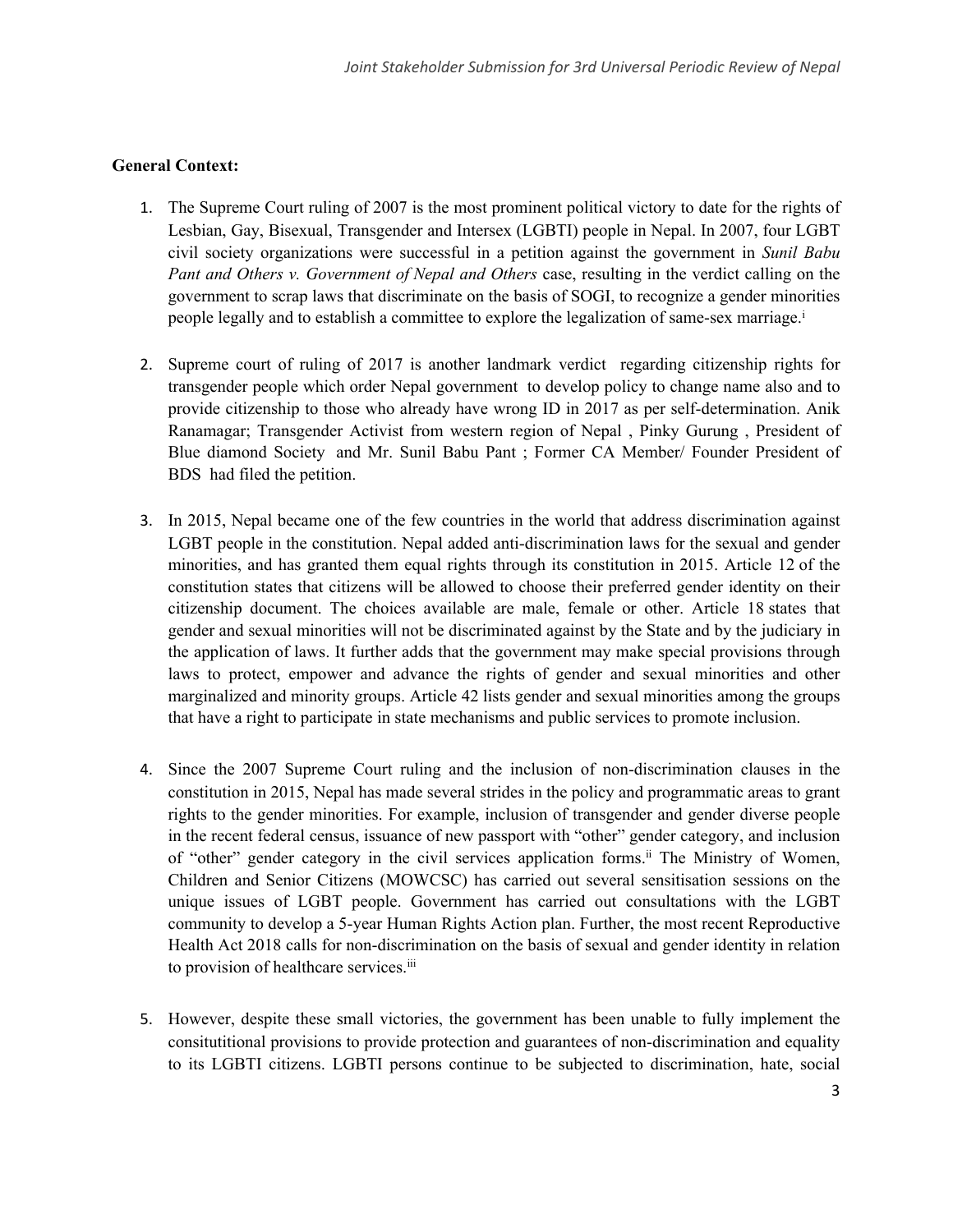stigma, and harassment;<sup>iv</sup> only a few victims of discrimination go to the court; LGBTI persons remain ostracized; discrimination against the community in their own families, schools, employment, and public services remains widespread. In 2013, a sample study showed that LGBTI persons experience discrimination, harassment, and abuse in public life settings such as denials of health care, experience abuse by law enforcement and harassment on public transportation.<sup>vi</sup> Due to social stigma associated with sexual orientation, many LGBTI persons remain closeted and have become a victim of hate.<sup>vii</sup> Given the situation, many trans and LGBI persons, for fear of being socially excluded, they cannot reveal their sexual orientation and gender identity.<sup>viii</sup> Further, due to lack of inclusion in the current legislative and policy framework, many LGBTI people fall out of the existing social protection mechanisms. The impact of these marginalisations were more vivid than ever during the COVID-19 pandemic which had <sup>a</sup> catastrophic impact on the livelihood of many trans people who were employed in informal work such as entertainment sector, sex work, and other forms of street work.

#### **Legal Gender Recognition**

#### *Barriers in the current legislative framework*

- 6. In 2017, in one of the landmark decisions in *Sunil Babu Pant and Others v. Government of Nepal and Others* case, the Supreme Court of Nepal issued <sup>a</sup> mandamus order to the Nepalese governmen<sup>t</sup> to issue citizenship certificates with "others" in the Gender category on <sup>a</sup> "selffeeling" basis without any technical obstacles. The Supreme Court recognized that the right of the petitioners to receive the citizenship certificate with "other" as their gender identity is found secured by Article 12 of the constitution.
- 7. Despite this landmark decision and the legal and constitutional assurance by the Supreme Court, citizenship certificates are not easily acquired by those who are applying for the first time as well as by those who want to obtain <sup>a</sup> new one by amending their name and gender marker. Government authorities often ask for medical proof to access citizenship certificates. Transgender and gender diverse (trans) people can change gender markers to "other" category, but name change provision is not available.
- 8. Further, in 2019 <sup>a</sup> repressive development was the introduction of <sup>a</sup> clause in the Citizenship Amended Bill by the Parliamentary State Affairs and Good Governance Committee that required the need for medical proof to amend citizenship certificates,<sup>ix</sup> contrary to the Supreme Court decision, the constitutional provisions, and the international human rights treaties that Nepal is party to. In June 2020, the bill was endorsed by the Nepal Parliamentary panel amid the protests by human rights defenders.<sup>x</sup>
- 9. Without citizenship certificates that affirm and legally recognize their gender identity, trans people are not able to access public services and participate in other social transactions that require legal identity documents. This was more evident than ever during the COVID-19 relief efforts implemented by local governments. Legal identity documents were <sup>a</sup> prerequisite to receive relief packages which made it challenging for trans people to have access to basic survival relief packages during the pandemic.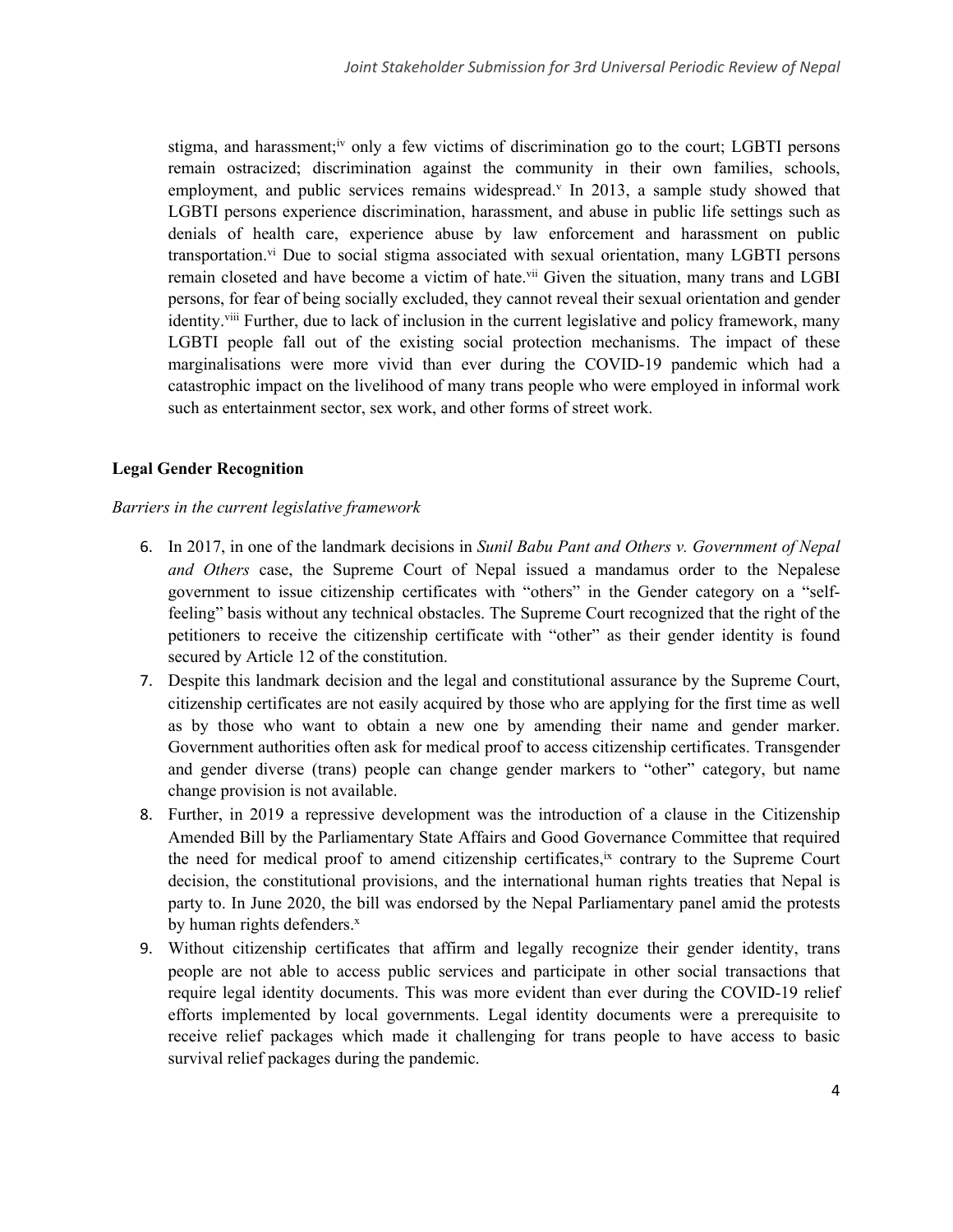### **Barriers to Trans-responsive Healthcare**

#### *Discrimination and lack of confidentiality in healthcare settings*

- 10. The Government of Nepal has recognized that ensuring citizen'<sup>s</sup> good health is the responsibility of the state. The Ministry of Health and Population (MoHP) uses the guidelines provided in the Constitution on Nepal to make health-related policies. A 2008 Supreme Court ruling and the Public Health Act of 2008 prohibits discrimination against patients due to their sexual or gender identity.<sup>xi</sup> Further, the Medical Code and Ethics and the Public Health Act of 2008 states that all medical records, history, diagnosis, treatment received by the patient must be kept between the medical professionals and the patient and makes revealing patient'<sup>s</sup> information <sup>a</sup> crime under Schedule-1 Section 14.
- 11. While the current legal and policy framework guarantees right to non-discrimination for all, the repeated discriminationatory behavior of healthcare providers against trans people and intrusive questionnaires have led to high distrust against the health professionals and fear of safety and security among these population groups. In <sup>a</sup> formal setting like hospital, safeguarding rights of trans individuals and creating safe-space and ensuring their privacy and confidentiality are prioritized by <sup>a</sup> very few. According to our community-based survey, fear of discrimination and safety and security in healthcare settings is one of the leading barriers to healthcare access for trans people. Some trans survey respondents reported that they did not reveal their gender identity to the health professionals due to the fear of gender identity-based discriminations.
- 12. Trans sex workers and trans people living with HIV face double burden of stigma and discrimination due to their profession and health status and have reported delaying care or refraining from visiting formal healthcare settings. Our community-based survey revealed that trans people living with HIV are reluctant to seek ART services from public clinics or hospitals due to the fear of discriminations and safety and security even though these services are provided for free. Trans sex workers and trans people living with HIV who responded to our surveys revealed that they prefer seeking healthcare services from NGOs or community-based organizations over other services providers. Discrimination and lack of protocols around safety and security of key populations serve as <sup>a</sup> huge barrier to access to healthcare services, including HIV prevention and treatment services, even when they are available and are affordable.

### *Administrative Barriers to Healthcare Access for Transgender and Gender Diverse People*

13. High out-of-pocket expenditure remains another major barrier to healthcare access for financially vulnerable people including trans people. Nepal legislated <sup>a</sup> new public health insurance plan in the Fiscal Year 2016-2017; however data from the Health Insurance Board (HIB) shows that the program is ye<sup>t</sup> to cover 38 districts out of 77. Further, under the health insurance policy each household has to pay <sup>a</sup> premium of Rs 2,500 annually to cover for <sup>a</sup> health cost of up to Rs. 50,000,<sup>xii</sup> an exorbitant price tag for many financially vulnerable people. Many people who work in the formal sector have health insurance that is provided by their employer, but they do not cover several specific health needs of key populations such as trans people.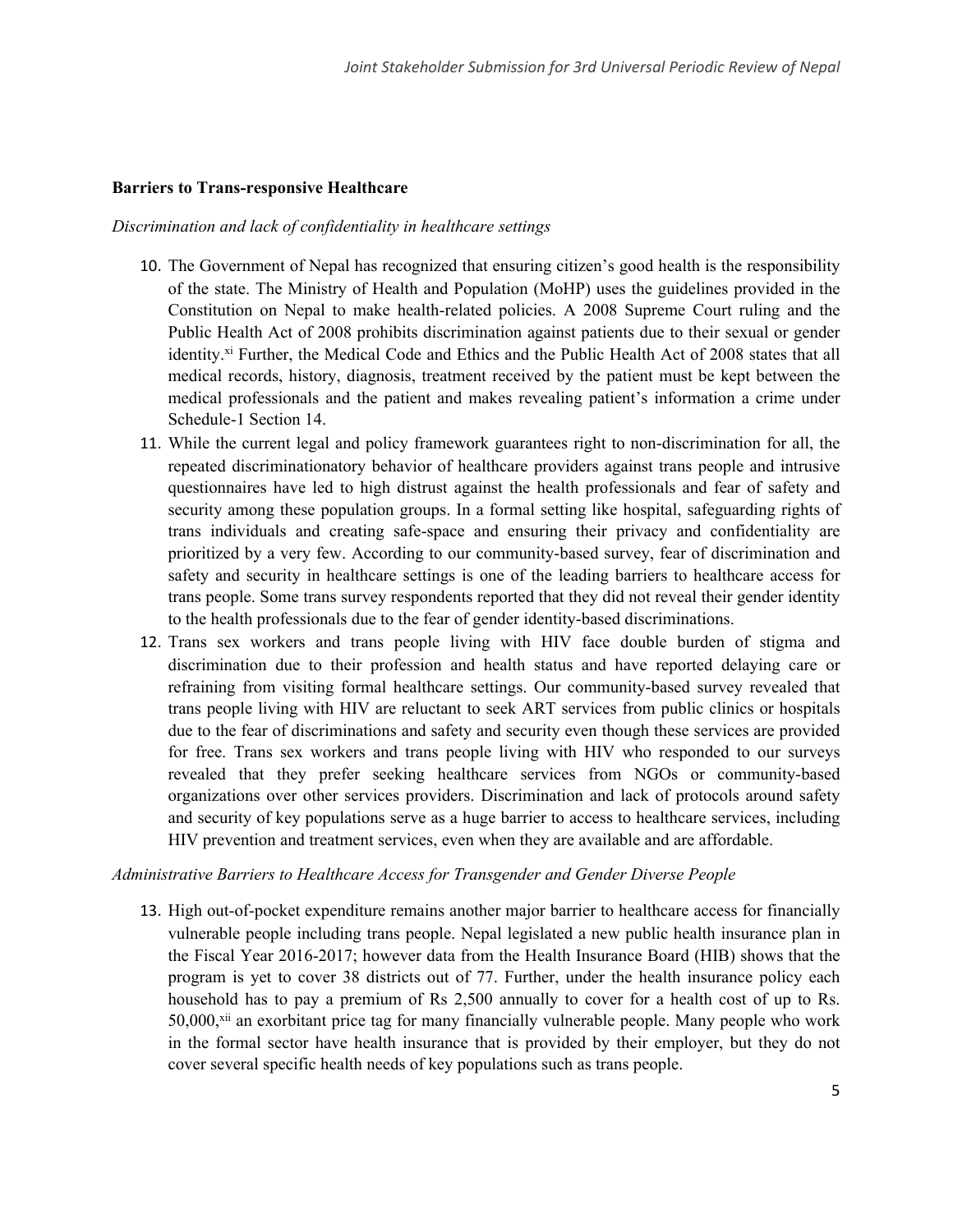- 14. In the Fiscal Year (FY) 2017/2018, 1.9% of the total Gross Domestic Product (GDP) was spen<sup>t</sup> on the health sector. However, the World Health Organization (WHO) recommends 5% of budget from the GDP should be allocated to provide health services to its citizens. Similarly, per international recommendations low-income countries like Nepal must spend USD 86 per capita to guarantee universal access to primary care services, but in the FY 2017/2018, Nepal only spen<sup>t</sup> USD 17.7 per capita in real terms.<sup>xiii</sup> The effects of meagre spending on the health sector are evident from the low life expectancy of 70.64 years in 2017<sup>xiv</sup> and inability of government-funded hospitals to self-sustain due to financial precarity.<sup>xv</sup> The situation looks worse when access to health care is taken into account. For instance, only about 62% of households have access to health facilities within a half-hour drive.<sup>xvi</sup>
- 15. Our community-based survey revealed that <sup>a</sup> significant number of trans people in Nepal experience financial precarity. Lack of financial stability is another major barrier in accessing health services. Health facilities are often located in semi-urban and urban areas, forcing trans people living in rural areas to undertake long travels from their villages to access health facilities which further adds to the upfront costs of medicines and doctor'<sup>s</sup> consultation fee. Ineffectiveness of the national health insurance plan launched by the Government of Nepal in the FY 2016/2017 in reaching the trans community resulted in another impediment to access needed health care and treatment.

### *Lack of Gender-affirmative Care*

- 16. Focus on gender-affirmative care such as hormone treatment and gender-affirmative surgeries are lacking in the current health policy and programmatic frameworks. As <sup>a</sup> result, these services are not available in formal health facilities, forcing trans people to avail hormone treatments from unregulated sources which often takes <sup>a</sup> toll on their health. During COVID-19, most communitybased organisations were forced to shut down temporarily in line with the lockdown measures, which further restricted trans people's access to hormonal treatment and other gender-affirming care services.
- 17. Our study reveals that trans people start seeking hormone treatment at <sup>a</sup> young age and often administer them using the advice of their peers without any consultation or supervision of health professionals. Instances of trans people suffering from side effects from incorrect dosage of hormones are frequent and well-known among the community. Service gaps for genderaffirmative care remain highly prevalent and lack of trained medical professionals who are sensitive to trans people'<sup>s</sup> needs remains <sup>a</sup> major barrier in terms of access to gender-affirmative care.

### **Non-discrimination and Equal Opportunities for Education and Employment for LGBT People**

*Barriers in the current legislative, policy and administrative framework*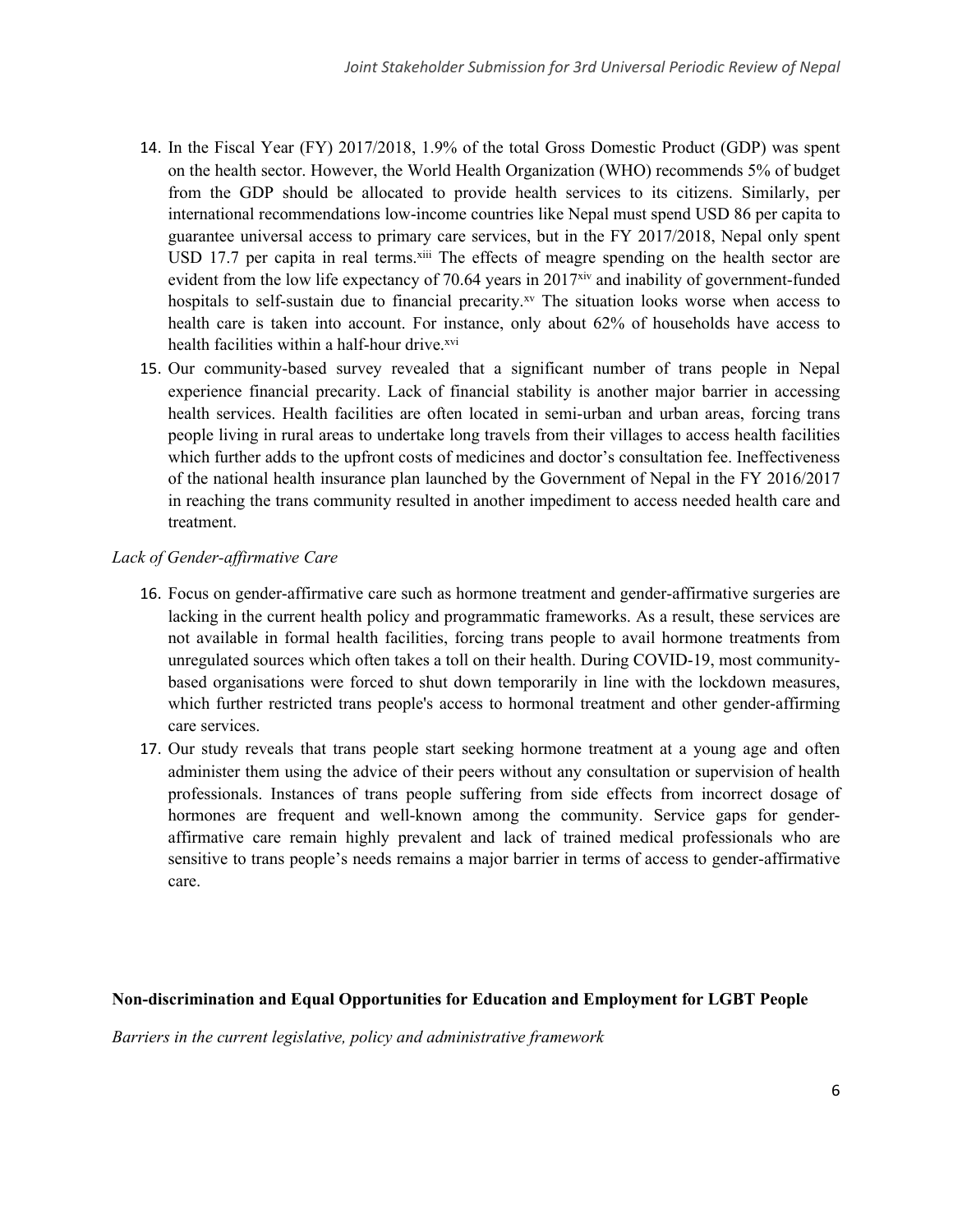- 18. Article 42 of the Nepalese constitution guarantees social justice and inclusion, ye<sup>t</sup> currently there are no policies and programs to fulfill the promise of non-discrimination and equal opportunities in the education and employment sectors for trans people in the country.
- 19. The 2007 *Sunil Babu Pant and Others v. Government of Nepal and Others* decision of the Supreme Court also affirmed the State's position as <sup>a</sup> regional and international model for promoting the fundamental rights of trans individuals. While Nepal has made grea<sup>t</sup> strides in terms of legal gender recognition and affirmation of human rights of trans persons, much needs to be done to fully achieve the rights granted by the country'<sup>s</sup> Constitution. Several laws and guidelines that were formulated before the new constitution still need to be revised to ensure consistency with the Constitution and the 2007 Supreme Court ruling.
- 20. No affirmative action has been taken to address the disproportionate rates of illiteracy and unemployment among trans people. Job quotas for other marginalized populations and women is <sup>a</sup> very progressive step taken by the Nepalese government, however, no such affirmative action has been taken to address the inequalities and discriminations trans people routinely experience in both formal and informal workplace settings, during the recruitment process and in education settings.
- 21. In the absence of clear laws and administrative regulations, transphobic bullying, violence, abuse, and discriminatory practices within the education system (including denial of admission into college and universities) are prevalent.<sup>xvii</sup>
- 22. Literacy rates consequently remain low among LGBTI+ populations in general and among transgender people in particular. A research conducted in 2017 revealed that 9.9% of the transgender persons surveyed in selected districts in Kathmandu valley<sup>xviii</sup> were illiterate while 51.7% of the survey respondents had received secondary level or higher education.

### *Stigma and Discrimination Against LGBT People At Workplace and During Recruitment*

- 23. Discrimination is common in the workplace based on perceived gender identity and HIV status and occurs during recruitment and employment.<sup>xix</sup> Many trans persons are not able to find jobs due to the social stigma and personal bias of employers, while some are not able to apply for jobs in the formal sector due to the lack of legal identity documents.<sup>xx</sup>
- 24. Many trans persons may not have the required skills, received the relevant educational qualifications, or had employment opportunities to hold professional/skilled employment in the formal sector. This may stem from discrimination they have faced periodically and in the long term in education settings, which in turn has affected how they are able to access employment opportunities.<sup>xxi</sup> They are forced to work in the informal, low-income sector such as performance arts, entertainment, or sex work. A research on employment trends among trans persons in selected districts in Kathmandu valley indicates that in 2017, 84.1 percen<sup>t</sup> of the trans respondents relied on sex work as their main income source.<sup>xxii</sup>
- 25. While currently, there are no laws in the books that specifically deal with sex work and no laws exist that makes sex work legal or illegal as sex work itself is not specifically criminalized under any law.<sup>xxiii</sup> Interestingly, in 2002, the Supreme Court recognized that sex work is a profession or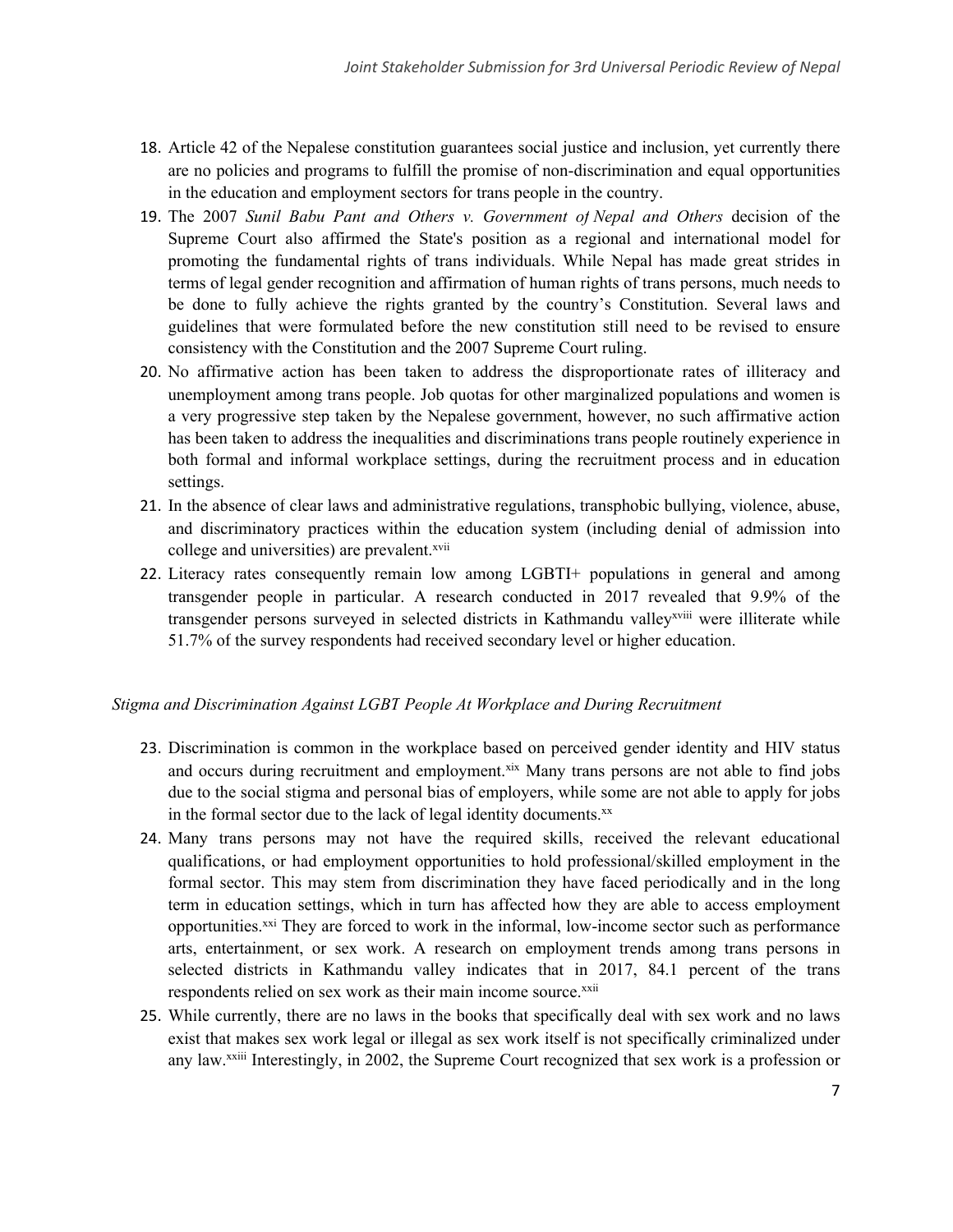an occupation irrespective of whether sex work is legal or illegal.<sup>xxiv</sup> Yet trans sex workers face routine harassment, abuse and arrests by the law enforcement authorities citing obscenity and disturbing the peace which is punishable under the Public Offences and Penalties Act of 1970.<sup>xxv</sup> Many transgender persons, who have been arrested for being involved in sex work have reported abuse and violence at the hands of the police during the detention.<sup>xxvi</sup>

## **Implementation of previous UPR recommendations in relation to Sexual Orientation and Gender Identity issues.**

26. Several recommendations were made by reviewing member states in the 1st and 2nd UPR of Nepal that addressed the multifaceted discriminations faced by LGBTI+ people and the gaps and barriers in the legal and policy frameworks to provide them protection. In the second UPR cycle of (2015), Nepal received 195 recommendations from 73 countries, of which 152 recommendations were accepted by Nepal and 43 recommendations were noted Among accepted and noted, 4 recommendations from 7 countries were related to SOGI issues. Nepal had categorized these 152 recommendations under 18 headings to make further strategic movements. Sexual Orientation and Gender Identity (SOGI) related recommendations were categorized under the cluster of "*Women, children , Senior Citizens and SOGI".* The Ministry of Women, Children and Senior Citizens was appointed as the focal ministry to implement the SOGI related recommendations.

| Recommendations from 2nd<br>UPR of Nepal                                                                                                                                                                                                                                                          | Recommending State | Response  | Implementation                                                                                                                                                                                                                    |
|---------------------------------------------------------------------------------------------------------------------------------------------------------------------------------------------------------------------------------------------------------------------------------------------------|--------------------|-----------|-----------------------------------------------------------------------------------------------------------------------------------------------------------------------------------------------------------------------------------|
| Take the necessary<br>121.16<br>steps to ensure that the new<br>constitution is implemented<br>while protecting human rights<br>and thus ensuring its provisions<br>on gender equality, lesbian,<br>gay, bisexual and transgender<br>persons, and minorities                                      | Sweden             | Supported | It is not implemented. There were 17<br>fundamental<br>laws<br>approved.<br>However, with the exception of<br>Reproductive Health Act 2018,<br>sexual & gender minorities are not<br>included in those fundamental rights<br>law. |
| Establish<br>122.42<br>specific<br>for<br>mechanisms<br>the<br>investigation and punishment<br>possible<br>of<br>of<br>cases<br>discrimination against lesbian,<br>gay, bisexual, transgender and<br>intersex persons, particularly<br>with regard to issues in relation<br>to the administration | Spain              | Supported | implemented.<br>No<br>Not<br>such<br>mechanism has been established.                                                                                                                                                              |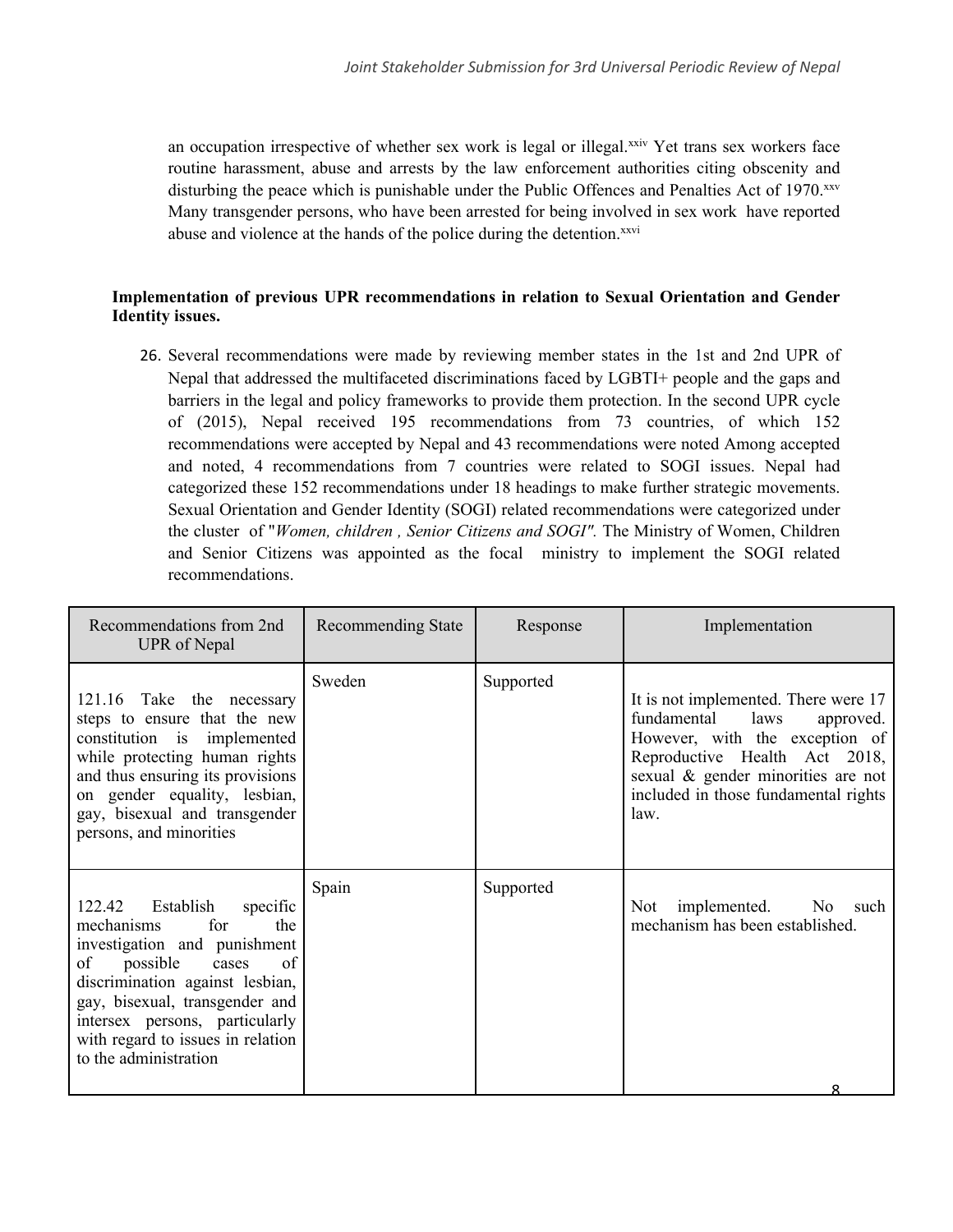| 122.43<br>Strengthen<br>the<br>protection of lesbian,<br>gay,<br>transgender<br>bisexual,<br>and<br>intersex people and work<br>towards the full implementation<br>of the current laws | Israel        | Supported | Not implemented. Civil and criminal<br>codes continue to have various<br>discriminatory provisions.<br>For<br>example, same sex marriage is not<br>legal. Laws against rape use a<br>heteronormative<br>man-on-woman<br>approach and do not recognize other<br>forms of sexual assaults and rape.<br>"Unnatural sex" is still included in<br>the Criminal Code, making same-sex<br>couples vulnerable<br>legal<br>to<br>harassment. |
|----------------------------------------------------------------------------------------------------------------------------------------------------------------------------------------|---------------|-----------|-------------------------------------------------------------------------------------------------------------------------------------------------------------------------------------------------------------------------------------------------------------------------------------------------------------------------------------------------------------------------------------------------------------------------------------|
| Take<br>123.30<br>measures<br>to<br>implement the Supreme Court's<br>decision concerning same sex<br>marriage                                                                          | <b>Brazil</b> | Noted     | No measures have been taken by the<br>government for same sex marriage.<br>A high level expert committee was<br>established<br>to<br>share<br>legal<br>recommendations,<br>however<br>no<br>progress has been made on that<br>front.                                                                                                                                                                                                |

# **Recommendations for Action**

- 1. Remove "unnatural sex" from the criminal code and annul legal and policy provisions that are used to arrest, punish or discriminate on the basis of sexual orientation, gender identity, gender expression or sex characteristics (SOGIESC), including laws that directly or indirectly criminalize LGBTI+ people, such as the Public Offences and Penalties Act of 1970.
- 2. Amend the Constitutional definition of "minorities'' to include LGBT people
- 3. Repeal all laws and provisions in civil and criminal codes that discriminate on the basis of SOGIESC, and establish special mechanisms to address violence against LGBT people.
- 4. Take legal, policy and administrative measures to combat prejudice, social stigma, violence and stereotyping of CGBT people.
- 5. Reinforce and expand social protection systems to ensure that LGBT people have access to <sup>a</sup> universal basic income, paid leave, food, safe shelters and caregiving services. Such social protection systems should be expanded to include information employment sector and sex work.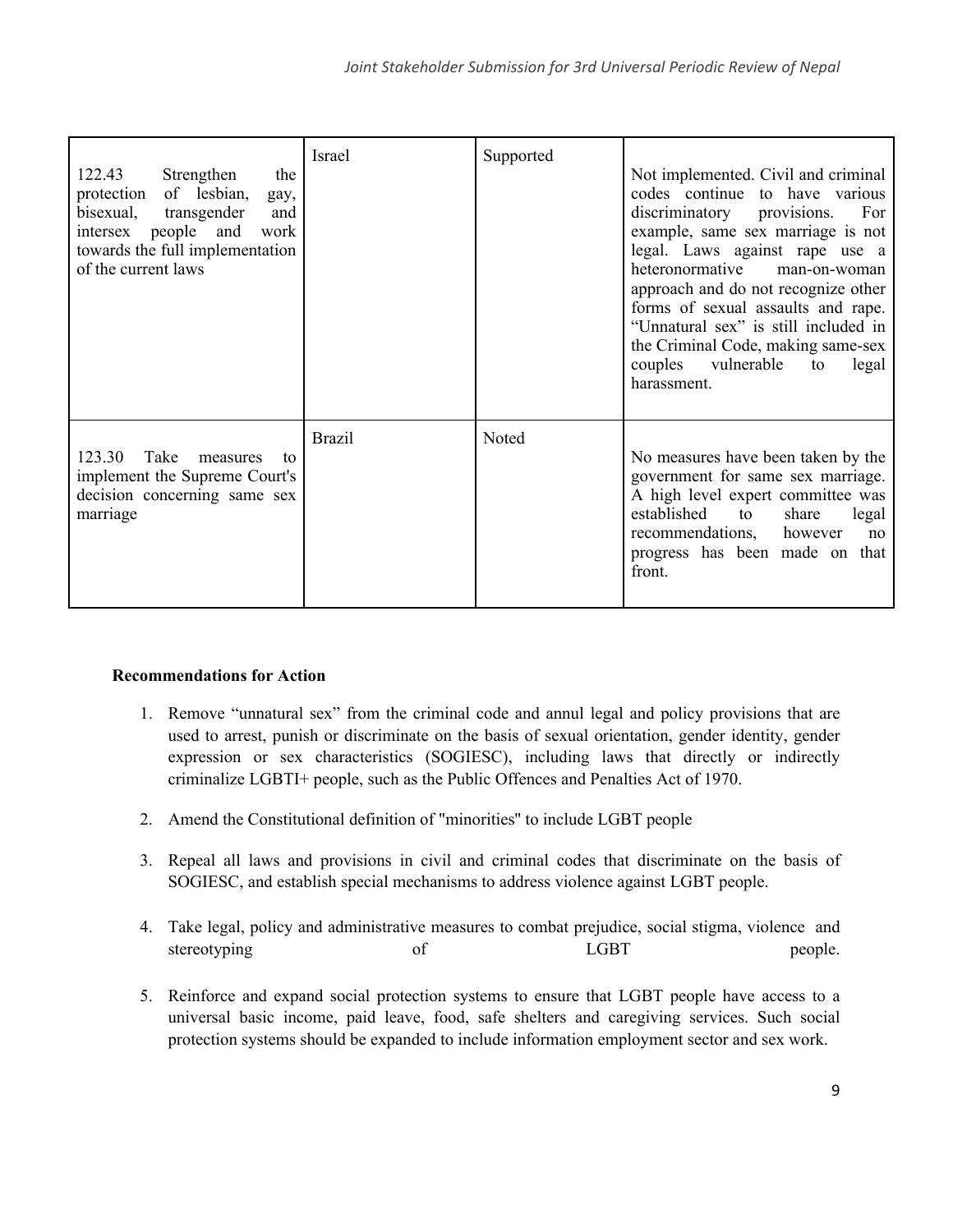## *For Legal Gender Recognition*

- 1. Take all necessary legislative, administrative, and other measures to fully recognise each person'<sup>s</sup> self-defined gender identity, with no medical requirements or discrimination on any grounds. Ensure that legal gender recognition is based on self-determination, and repeal any provisions requiring medical proof and surgery for recognition of one'<sup>s</sup> gender identity in the Citizenship Amendment bill.
- 2. Recognise and respec<sup>t</sup> trans people'<sup>s</sup> choice as to whether their legal identity is male, female, other or <sup>a</sup> third option (including terms that reflect the cultural diversity of the country).
- 3. Immediately implement the 2017 Supreme Court decision that called for equality before law and social inclusion for all citizens, including sexual and gender minorities.
- 4. Provide awareness programs for public officials and local representatives on sexual orientation and identity issues to address stigma.

### *To Improve Access to Trans-responsive Healthcare*

- 1. Ensure an enabling legal and policy environment that prioritizes the health needs of trans persons as par<sup>t</sup> of health service provision, including for HIV and STIs prevention and treatment and gender-affirmative care, and and includes strengthening capacities of service providers to ensure confidentiality, empathy, and respec<sup>t</sup> in healthcare settings.
- 2. Integrate rights-based service provision into health service provider curricula, and train and sensitize health care providers to ensure trans-friendly health services at primary, secondary and tertiary level health care facilities.
- 3. Ensure adequate health budget allocations to minimize out-of-pocket health expenditures and provide subsidised health insurance to financially vulnerable populations including trans people.
- 4. Ensure uninterrupted access to sexual health services and gender-affirmative care during COVID-19; take action to facilitate self-care, such as making STI tests available over the counter; and refrain from establishing COVID-19-prevention strategies that are not grounded in evidence and could cause greater harm.

# *To Ensure Non-discrimination in Education Settings and Equal Opportunities for Employment for LGBTI+ People*

1. Adopt laws and regulations that respect, protect, fulfil and promote the right to decent work and rights at work of LGBT people in Nepal and ensure that these legislative and regulatory measures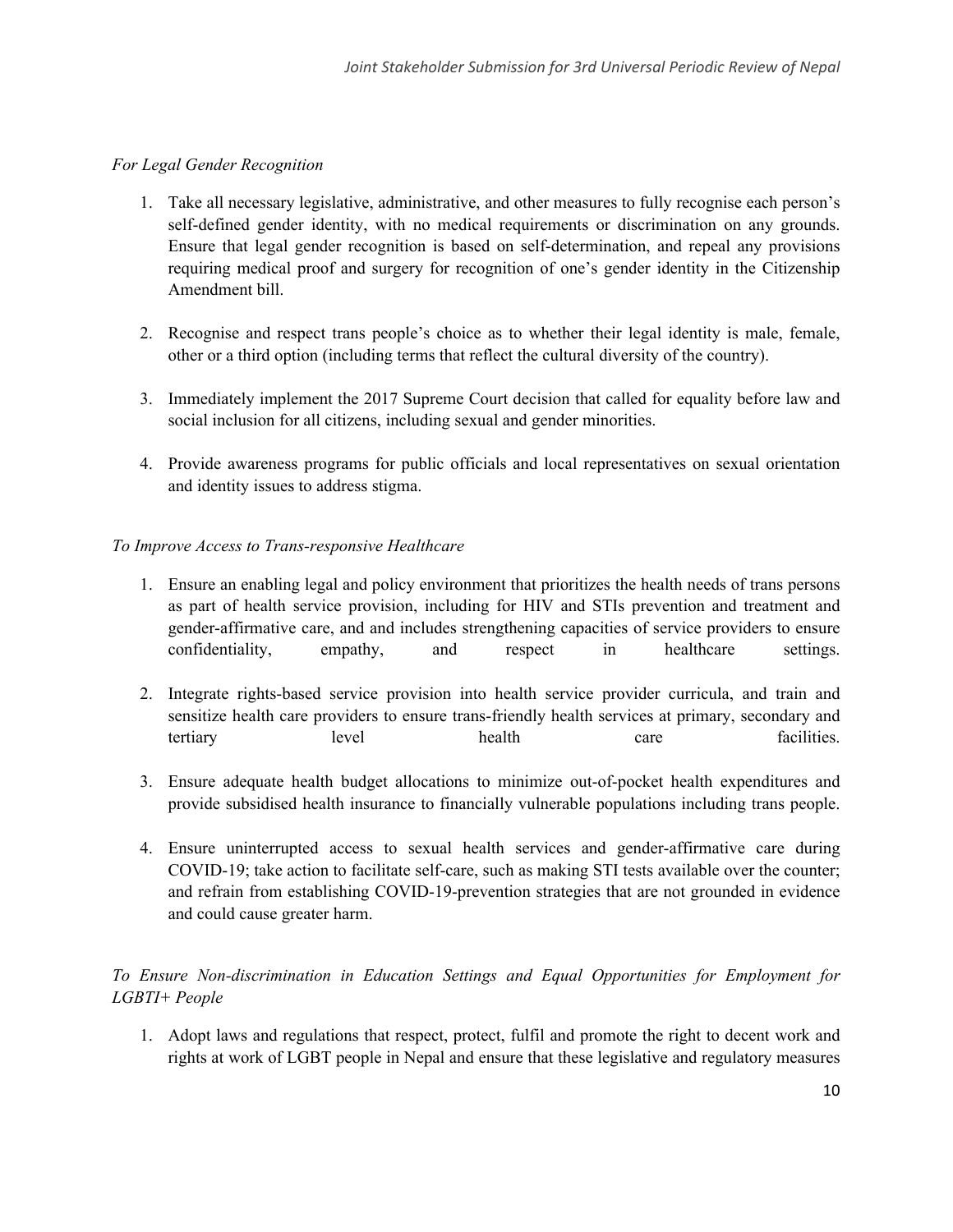extend to informal and digital economies as well.

- 2. Institute monitoring and redress mechanisms to address and effectively remedy the various forms of discriminations faced by LGBT people at formal and informal and offline and digital workplaces.
- 3. Ensure that trans identities are recognized in administrative documents in education settings to eliminate administrative barriers.
- 4. Prioritize the inclusion of rights-based, evidence-based and scientifically accurate comprehensive sexuality education in school curricula and out-of-school education programs that urgently address stigma, stereotyping and discrimination on the basis of sexual orientation and gender identity and expression.

https://www.hrw.org/news/2017/02/16/nepals-civil-service-increasingly-transgender-inclusive

xi The Public Health Service Act of Nepal 2075 (2018). Retrieved from, http://www.lawcommission.gov.np/en/wpcontent/uploads/2019/07/The-Public-Health-Service-Act-2075-2018.pdf

thehimalayantimes.com/opinion/health-insurance-in-nepal/.

xiii Budget Analysis of Ministry of Health and Population FY 2018/19. Federal Ministry of Health and Population Policy Planning and Monitoring Division Government of Nepal, Sept.2018. Retrieved from

i Sunil Babu Pant vs. Nepal Government and Others. Retrieved from, https://www.icj.org/sogicasebook/sunil-babupant-and-others-v-nepal-government-and-others-supreme-court-of-nepal-21-december-2007/

ii Human Rights Watch. 2017. *Nepal'<sup>s</sup> Civil Service Increasingly Transgender Inclusive*. Retrieved from,

<sup>&</sup>lt;sup>iii</sup> The Rigt to Safe Motherhood and Reproductive Health Act, 2018. Retrieved from, http://www.lawcommission.gov.np/en/wp-content/uploads/2019/07/The-Right-to-Safe-Motherhood-and-Reproductive-Health-Act-2075-2018.pdf

<sup>&</sup>lt;sup>iv</sup> The Rising Nepal, available at <http://www.therisingnepal.org.np/index/news/23500>

v Global Press Journal. See at [https://globalpressjournal.com/asia/nepal/wanted-male-female-transgender-people](https://globalpressjournal.com/asia/nepal/wanted-male-female-transgender-people-nepal-suffer-hiring-bias-despite-law/)[nepal-suffer-hiring-bias-despite-law/](https://globalpressjournal.com/asia/nepal/wanted-male-female-transgender-people-nepal-suffer-hiring-bias-despite-law/)

vi UNDP & William Institute (2014): Surveying Nepal's Sexual and Gender Minorities: An Inclusive Approach. Visit at <https://williamsinstitute.law.ucla.edu/wp-content/uploads/Nepal-Survey-Oct-2014.pdf>

vii The Kathmandu Post, March 6, 2020. [https://kathmandupost.com/life--style/2019/05/03/nepals-indecision-on](https://kathmandupost.com/life--style/2019/05/03/nepals-indecision-on-same-sex-marriage-leaves-couples-in-limbo)[same-sex-marriage-leaves-couples-in-limbo](https://kathmandupost.com/life--style/2019/05/03/nepals-indecision-on-same-sex-marriage-leaves-couples-in-limbo)

<sup>&</sup>lt;sup>viii</sup> The Rising Nepal, available at <http://www.therisingnepal.org.np/index/news/23500>

ix *The Kathmandu Post*. March 17, 2019. Retrieved from https://kathmandupost.com/national/2019/03/17/nepalgovernments-proposed-amendment-to-the-citizenship-act-could-affect-the-future-rights-of-sexual-minorities

x *The Rising Nepal Daily*. June 22, 2020. Retrieved from https://risingnepaldaily.com/main-news/house-panelendorses-citizenship-bill

<sup>&</sup>lt;sup>xii</sup> Nepal, Saroj. "Health Insurance in Nepal." The Himalayan Times, 2 May 2018,